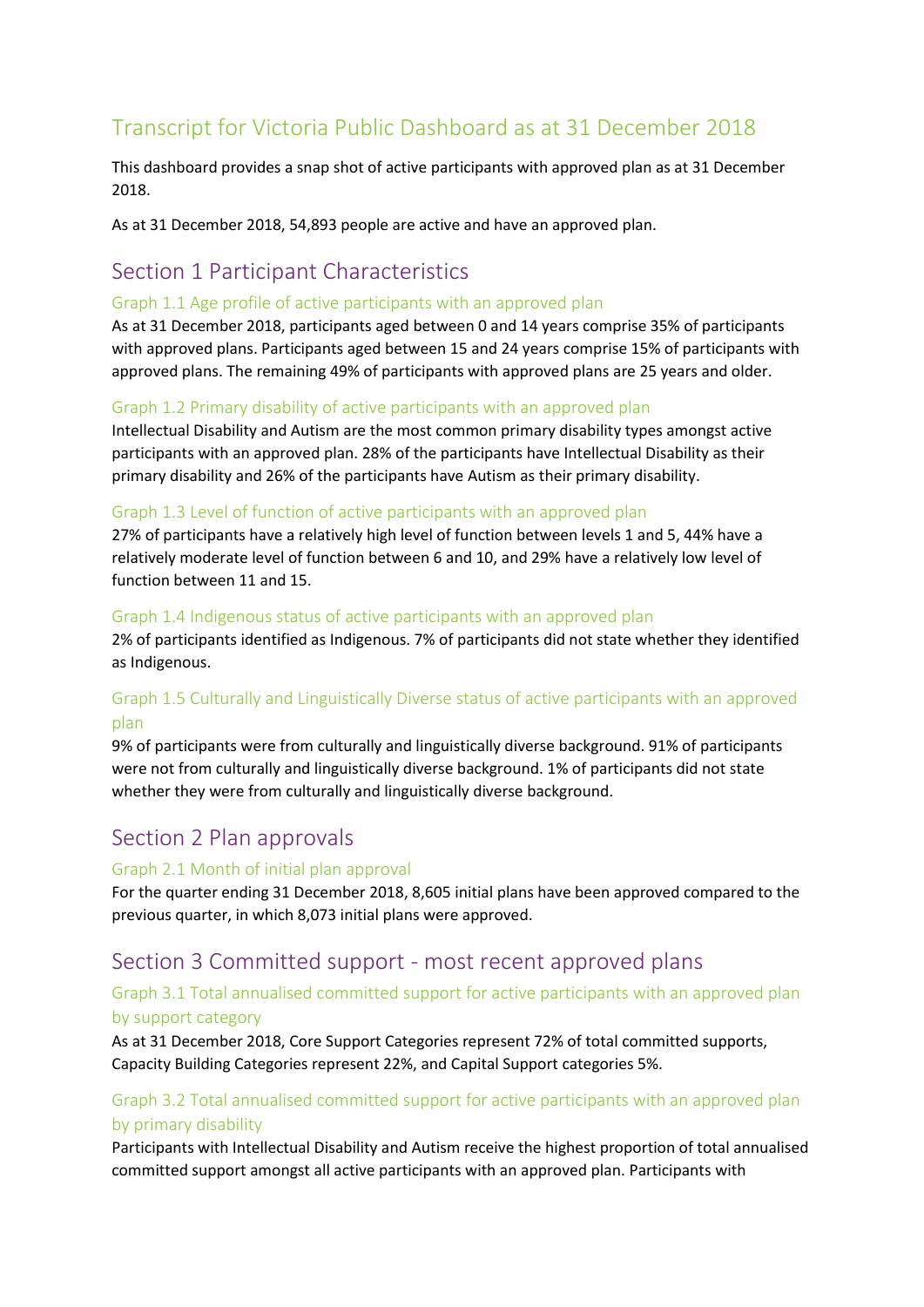Intellectual Disability receive 40% of the total committed supports, while participants with Autism received 16% of the total committed supports.

# Graph 3.3 Total annualised committed support for active participants with an approved plan

#### by age group

The 0 to 14, 15 to 24, and 25+ age groups represent 13%, 17% and 70% respectively of total committed supports.

# Graph 3.4 Total annualised committed support for active participants with an approved plan by level of function

Participants with level of function between 11 and 15 have relatively lower function or a higher level of disability, and they receive 58% of total committed supports. Participants with level of function between 6 and 10 have a relatively moderate level of function or disability, and they receive 34%. Participants with a level of function between 1 and 5 have relatively high level of function or a low level of disability, and they receive 8% of total committed supports.

# Section 4. Annualised committed support - most recent approved plans

# Graph 4.1 Distribution of active participants with an approved plan by annualised committed support band

As at 31 December 2018, 16% of active participants with approved plans have annualised committed supports in the range \$30,001-\$50,000, 15% in the range \$50,001-\$100,000, and 14% in the range \$10,001-\$15,000.

# Graph 4.2 Average annualised committed support for active participants with an approved plan by primary disability

Participants with a primary disability of Cerebral Palsy receive the highest amount of average annualised committed support, and participants with a primary disability of Spinal Cord Injury receive the second highest amount of average annualised committed support.

# Graph 4.3 Average annualised committed support for active participants with an approved plan by age group

Participants in the 55 to 64 years age group receive the highest amount of average annualised committed support, and the 45 to 54 years age group receive the second highest amount of average annualised committed support.

## Graph 4.4 Average annualised committed support for active participants with an approved plan by level of function

The average annualised committed support for participants with relatively high functional capacity (corresponding to a level of function between 1 and 5) is \$17,427, whereas the average annualised committed support for participants with relatively low functional capacity (corresponding to a level of function between 11 and 15) is \$119,187.

# Section 5. Providers

#### Graph 5.1 Registered providers by entity type

As at 31 December 2018, there are 6,027 registered providers, 2,425 are Sole Traders and 3,602 are Organisations.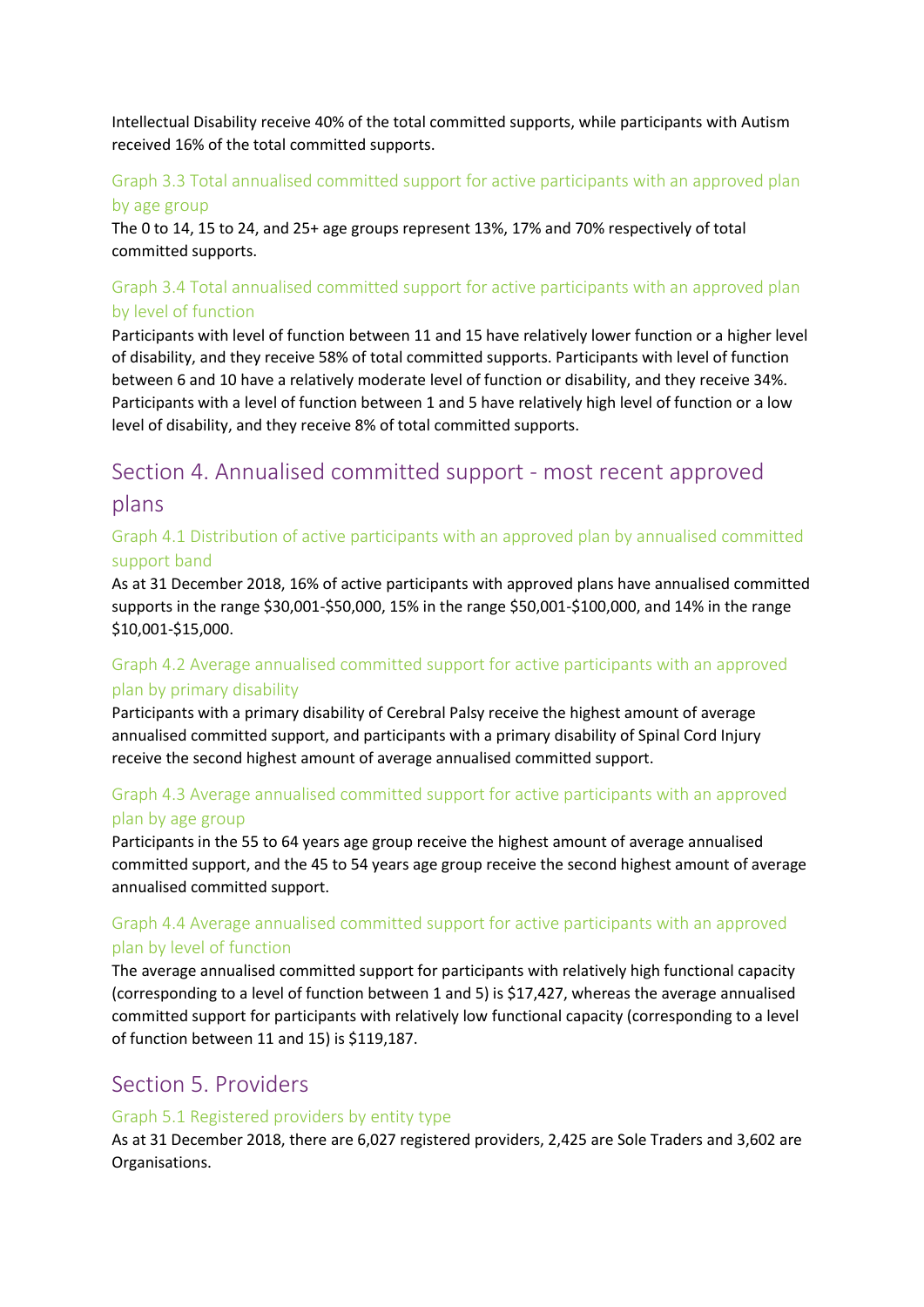#### Table 5.2 Registered providers by registration group

The most common registration groups are Therapeutic Supports (2,862 providers registered), followed by Household Tasks (1,800 providers registered) and Assist-Travel/Transport (1,421 providers registered).

# Section 6. Participants and carers outcomes and support packages by participant age group

Participants and carers outcome indicators reported are from baseline outcomes data collected on participants when they receive their initial plan. Outcomes data was collected using the Short Form Outcomes Framework (SFOF) questionnaires. Participants with an initial plan approved during the period between 1 July 2016 and 31 December 2018 are included.

#### Participant age group: birth to before starting school

Description of key participant outcome domains:

Outcome statements for children aged 0-6 years (or school entry):

1. Children gain functional, developmental and coping skills that are appropriate to their ability and circumstances / specialist services

- 2. Children show evidence of self-determination in their everyday lives
- 3. Children participate meaningfully in family life
- 4. Children participate meaningfully in community life

### Graph 6.1 Selected participant outcome indicators from participants aged between birth and before starting school

For participants age 0 to before starting school: 65% of parents or carers have concerns in 6 or more areas; 76% say their child is able to tell them what he or she wants; 65% of children can make friends outside family; 54% of children participate in age appropriate community, cultural or religious activities; and 66% of children are welcomed or actively included.

Description of key carer outcome domains:

Outcome statements for families / carers of children with disability aged 0-6 years:

- 1. Families know their rights and advocate effectively for their children
- 2. Families feel supported
- 3. Families are able to gain access to desired services, programs, and activities in their community
- 4. Families help their children develop and learn
- 5. Families enjoy health and wellbeing

#### Graph 6.3 Selected carer outcome indicators from participants aged 0 to 14 years of age

For carers of participants starting school to 14: 22% receive Carer Payment; 52% receive Carer Allowance; 46% work in a paid job; 38% say they (and their partner) are able to work as much as they want; 76% are able to advocate for their child; 41% have friends and family they see as often as they like; 84% feel confident in supporting their child's development; and 71% rate their health as good, very good or excellent.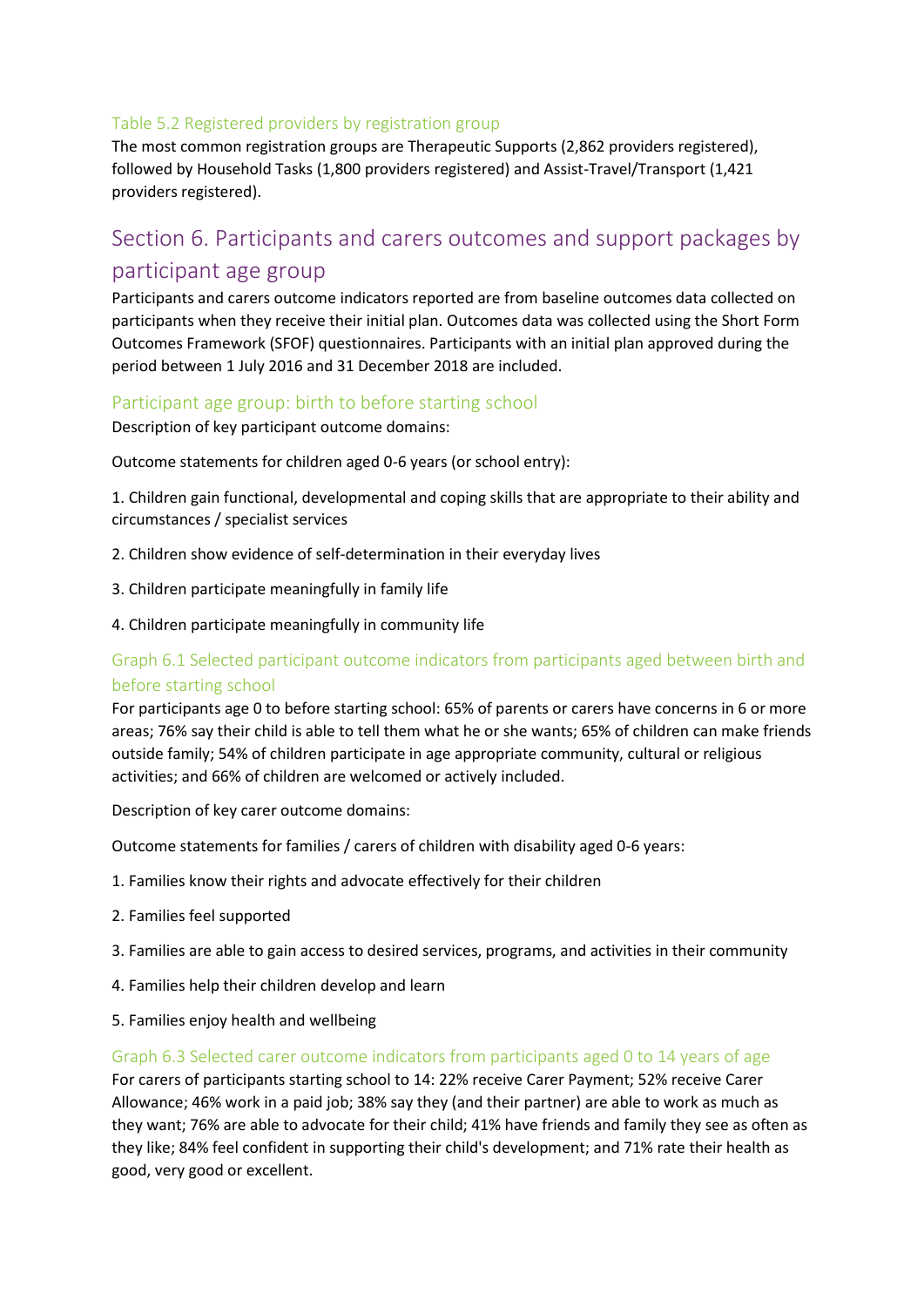# Graph 6.5 Distribution of active participants with an approved plan by level of function for age 0 - 6 years

For the 0 to 6 years age group, 71% of participants have a relatively high level of function or low level of disability and 8% have a relatively low level of function or high level of disability.

#### Graph 6.6 Distribution of active participants with an approved plan by primary disability for aged 0 - 6 years

40% of participants have Developmental delay in the 0 to 6 years age group, while 30% have Autism and 7% have Global developmental delay.

## Graph 6.7 Distribution of active participants with an approved plan by annualised committed support band for ages 0 - 6 years

The largest proportion of participants in the 0 to 6 years age group have annualised supports in the \$10,001-\$15,000 range (41% of participants in the age group), followed by \$15,001-\$20,000 (21% of participants in the age group) and \$5,001-\$10,000 (19% of participants in the age group).

#### Graph 6.8 Total annualised committed support for active participants with an approved plan by support category for aged 0 - 6 years

Capacity Building - Daily Activities is the support category receiving the most committed supports (83% of the total annualised committed support for the age group), followed by Core - Daily Activities (6%) and Capital - Assistive Technology (5%).

#### Participant age group: starting school to age 14

Description of key participant outcome domains:

Outcome statements for children aged 7 (or school entry) to 14 years:

1. Children gain functional, developmental and coping skills that are appropriate to their ability and circumstances / specialist services

- 2. Children show evidence of self-determination in their everyday lives
- 3. Children participate meaningfully in family life
- 4. Children participate meaningfully in community life

#### Graph 6.9 Selected participant outcome indicators from participants between starting school and aged 14

For the 7 to 14 years age group: 27% of children are developing functional, learning and coping skills appropriate to their ability and circumstances; 40% are becoming more independent; 13% spend free time with friends without an adult present; 62% have a genuine say in decisions about themselves; 59% attend school in a mainstream class; 59% make friends with people outside the family; 33% spend time after school and on weekends with friends or in mainstream programs; and 74% are welcomed or actively included.

Description of key carer outcome domains:

Outcome statements for families / carers of children with disability aged 7 to 14 years:

- 1. Families know their rights and advocate effectively for their children
- 2. Families feel supported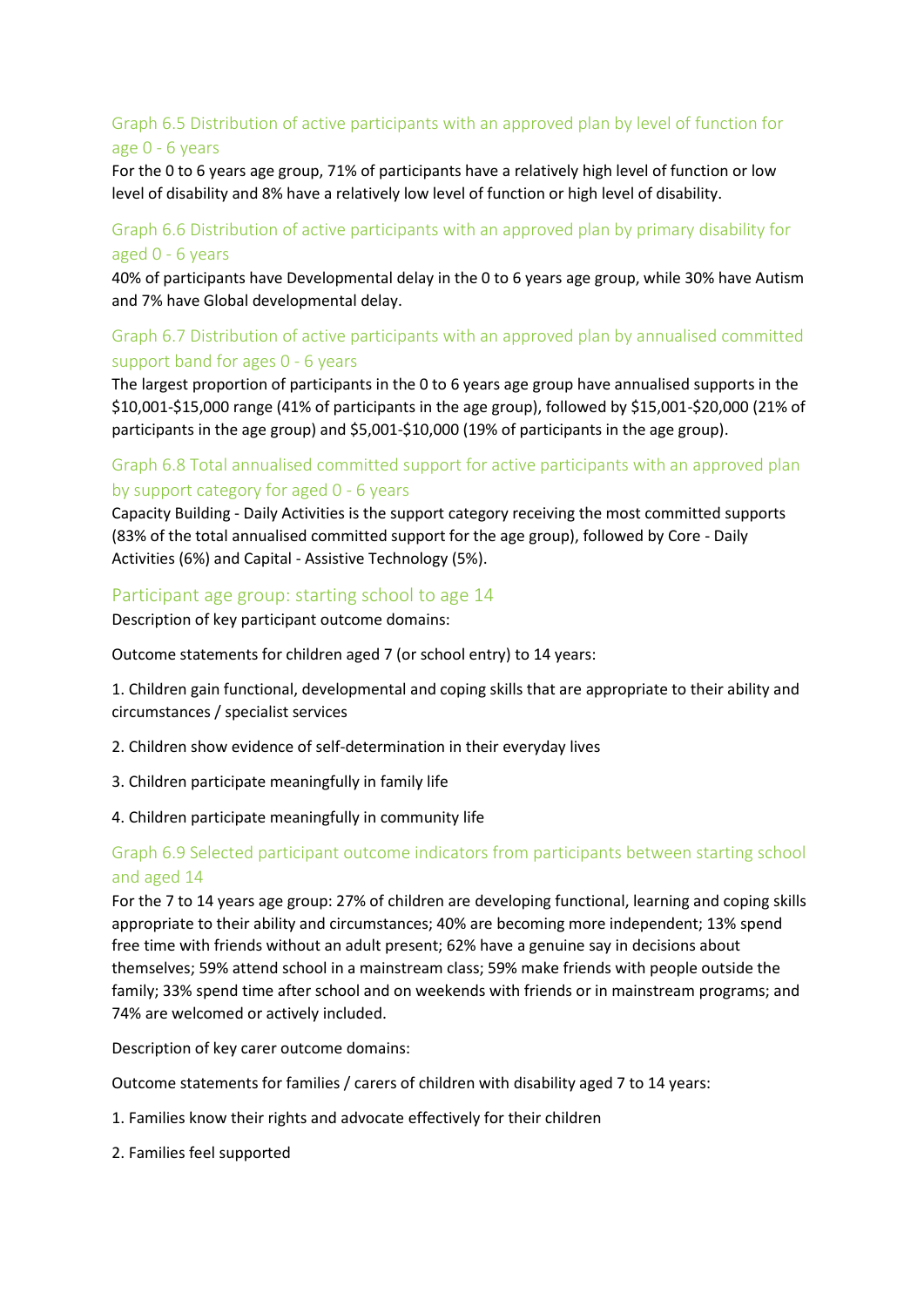- 3. Families are able to gain access to desired services, programs, and activities in their community
- 4. Families help their children develop and learn

#### 5. Families enjoy health and wellbeing

# Graph 6.11 Selected carer outcome indicators from participants aged between birth and aged 14 years

22% receive Carer Payment; 52% receive Carer Allowance; 46% work in a paid job; 38% say they (and their partner) are able to work as much as they want; 76% are able to advocate for their child; 41% have friends and family they see as often as they like; 84% feel confident in supporting their child's development; and 71% rate their health as good, very good or excellent.

### Graph 6.13 Distribution of active participants with an approved plan by level of function for age 7 to 14 years

For the 7 to 14 years age group, 40% of participants have a relatively high level of function or low level of disability and 25% have a relatively low level of function or high level of disability.

## Graph 6.14 Distribution of active participants with an approved plan by primary disability for age 7 to 14 years

62% of participants have Autism in the 7 to 14 years age group, while 20% have Intellectual Disability and 4% have Cerebral Palsy.

### Graph 6.15 Distribution of active participants with an approved plan by annualised committed support band for age 7 to 14 years

The largest proportion of participants in the 7 to 14 years age group have annualised supports in the \$5,001-\$10,000 range (25% of the participants in the age group), followed by \$10,001-\$15,000 (23%) and \$15,001-\$20,000 (13%).

# Graph 6.16 Total annualised committed support for active participants with an approved plan by support category for age 7 to 14 years

Capacity Building - Daily Activities is the support category receiving the most committed supports (35% of the total annualised committed support for the age group), followed by Core - Daily Activities (27%) and Core - Social and Civic (15%).

#### Participant age group: age 15 to 24

Description of key participant outcome domains:

The adult framework consists of 8 participant domains:

- 1. Choice and control
- 2. Daily living activities
- 3. Relationships
- 4. Home
- 5. Health and wellbeing
- 6. Lifelong learning
- 7. Work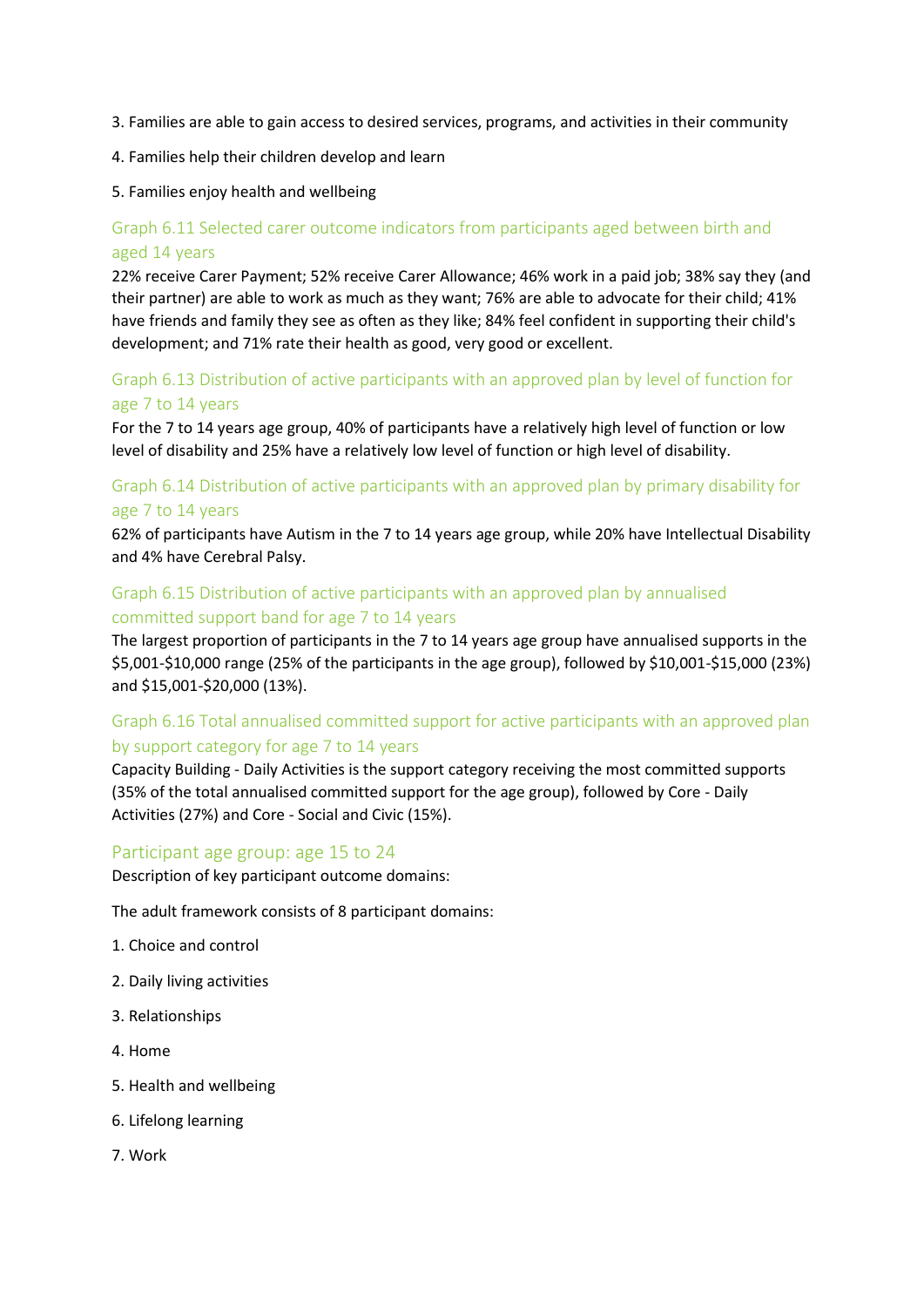#### 8. Social, community and civic participation

#### Graph 6.17 Selected outcome indicators from participants aged 15 to 24

For the 15 to 24 years age group: 34% are happy with the level of independence/control they have now; 39% choose what they do each day; 22% were given the opportunity to participate in a selfadvocacy group meeting; 82% want more choice and control in their life; 33% have no friends other than family or paid staff; 79% are happy with their home; 83% feel safe or very safe in their home; 67% rate their health as good, very good or excellent; 70% did not have any difficulties accessing health services; 26% currently attend or previously attended school in a mainstream class; 15% have a paid job; 12% volunteer; and 34% were actively involved in a community, cultural or religious group in the last year.

Description of key carer outcome domains:

Outcome statements for families / carers of participants aged 15 to 24 years:

- 1. Families know their rights and advocate effectively for their young person with disability
- 2. Families have the support they need to care
- 3. Families are able to gain access to desired services, programs, and activities in their community
- 4. Families help their young person become independent
- 5. Families enjoy health and wellbeing

#### Graph 6.19 Selected outcome indicators from carers of participants aged 15 to 24

30% receive Carer Payment; 55% receive Carer Allowance; 50% work in a paid job; 39% are able to work as much as they want; 69% are able to advocate for their family member; 38% have friends and family they see as often as they like; 38% know what their family can do to enable their family member with disability to become as independent as possible; and 59% rate their health as good, very good or excellent.

#### Graph 6.21 Distribution of active participants with an approved plan by level of function for age 15 to 24 years

For the 15 to 24 years age group, 17% of participants have a relatively high level of function or low level of disability and 36% have a relatively low level of function or high level of disability.

#### Graph 6.22 Distribution of active participants with an approved plan by primary disability for age 15 to 24 years

45% of participants have Intellectual Disability in the 15 to 24 years age group, while 35% have Autism and 6% have Cerebral Palsy.

#### Graph 6.23 Distribution of active participants with an approved plan by annualised committed support band for age 15 to 24 years

The largest proportion of participants in the 15 to 24 years age group have annualised supports in the \$50,001-\$100,000 range (23% of the participants in the age group), followed by \$30,001-\$50,000 (20%) and \$100,001-\$150,000 (9%).

#### Graph 6.24 Total annualised committed support for active participants with an approved plan by support category for age 15 to 24 years

Core - Daily Activities is the support category receiving the most committed supports (38%), followed by Core - Social and Civic (31%) and Capacity Building - Daily Activities (11%).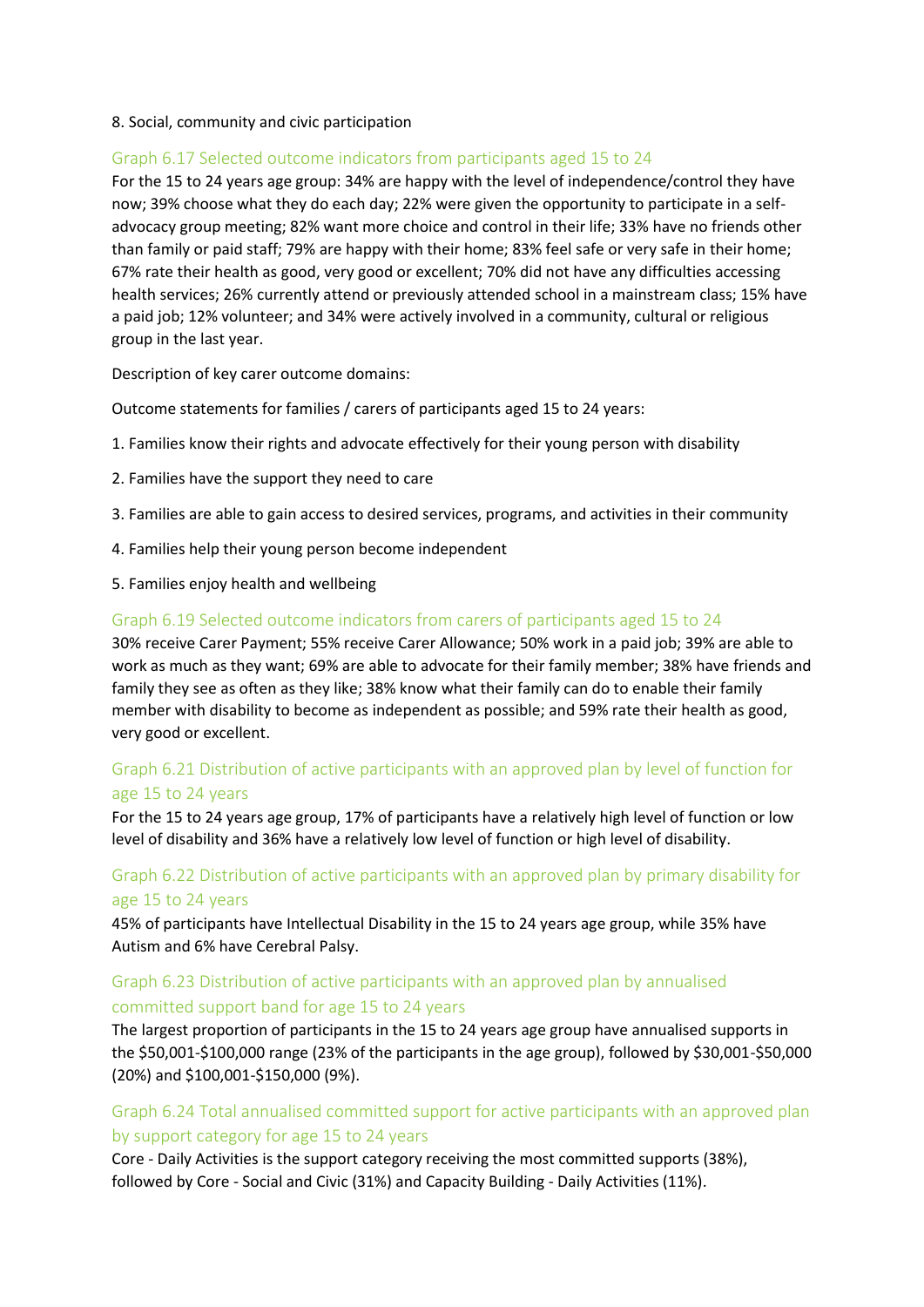#### Participant age group: age 25 and plus

#### Description of key participant outcome domains

The adult framework consists of 8 participant domains:

- 1. Choice and control
- 2. Daily activities
- 3. Relationships
- 4. Home
- 5. Health and wellbeing
- 6. Lifelong learning
- 7. Work
- 8. Social, community and civic participation

#### Graph 6.25 Selected outcomes indicators from participants aged 25 and plus

For the 25 years and older age group: 63% choose what they do each day; 32% were given the opportunity to participate in a self-advocacy group meeting; 79% want more choice and control in their life; 29% have no friends other than family or paid staff; 73% are happy with their home; 76% feel safe or very safe in their home; 47% rate their health as good, very good or excellent; 67% did not have any difficulties accessing health services; 18% participate in education, training or skill development; of those receiving education, training or skill development, 34% receive it in mainstream settings; 39% were unable to do a course or training they wanted to do in the last 12 months; 22% have a paid job; 13% volunteer; and 37% were actively involved in a community, cultural or religious group in the last year.

Description of key carer outcome domains

The adult framework consists of 5 family / carer domains:

- 1. Families know their rights and advocate effectively for their family member with disability
- 2. Families have the support they need to care
- 3. Families are able to gain access to desired services, programs, and activities in their community
- 4. Families have succession plans
- 5. Families enjoy health and wellbeing

#### Graph 6.27 Selected outcome indicators from carers of participants aged 25 and plus

23% receive Carer Payment; 40% receive Carer Allowance; 34% work in a paid job; 56% are able to work as much as they want; 67% are able to advocate for their family member; 45% have friends and family they see as often as they like; 41% have made plans for when they are no longer able to care for their family member with disability; and 57% rate their health as good, very good or excellent.

## Graph 6.29 Distribution of active participants with an approved plan by level of function for age 25+ years

For the 25 years and older age group, 13% of participants have a relatively high level of function or low level of disability and 34% have a relatively low level of function or high level of disability.